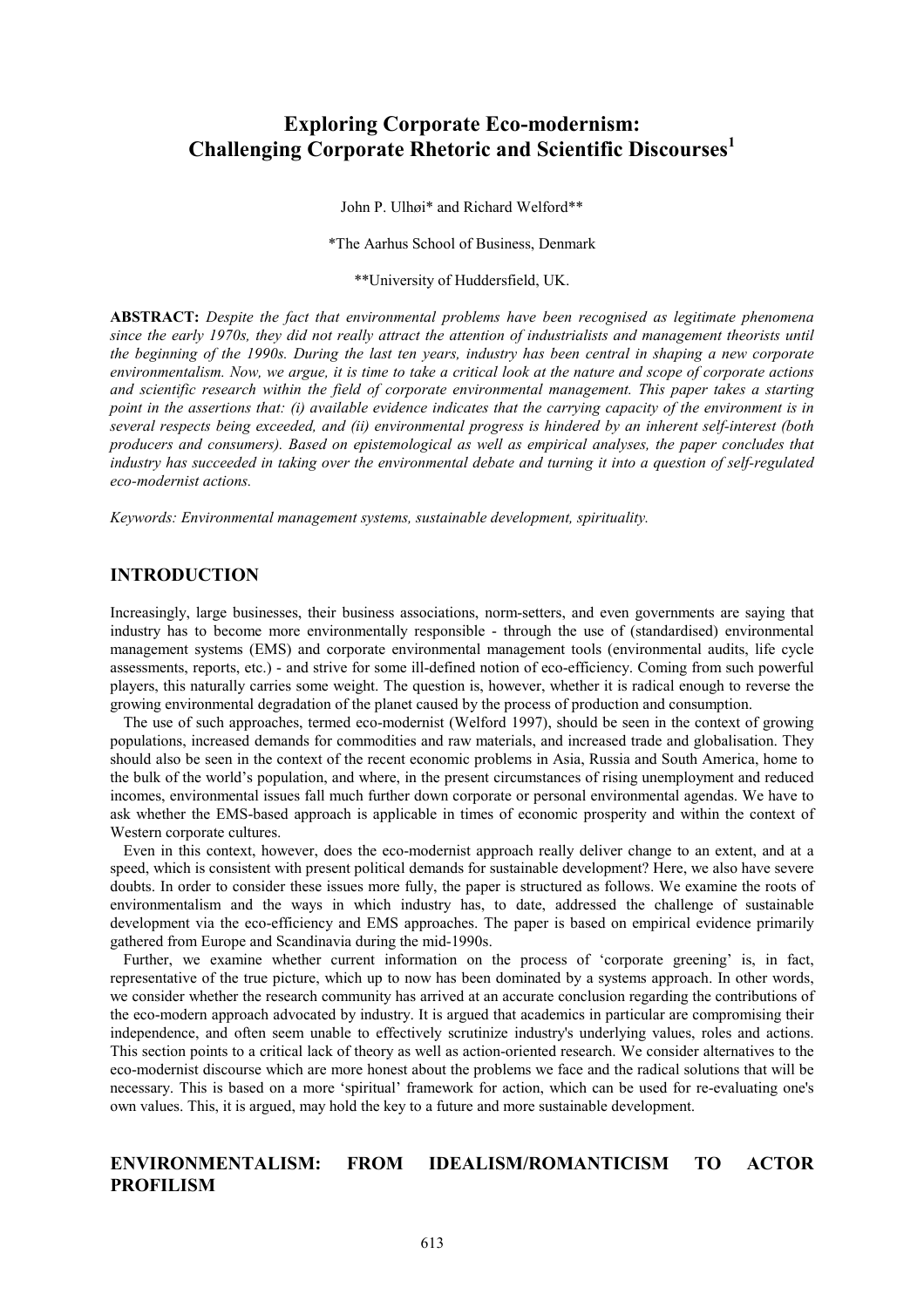Environmentalism was perhaps born during the latter part of the 19th. century when Victorian aesthetes, idealists and philanthropists began asking questions about the long-term impact of the gathering pace of industrial modernisation. The oldest environmental groups have been traced back to the last decades of the 19th. century in England and North America (McCormick 1989). The basis for modern environmentalism was not laid until the second half of the 20th. century, however - or, more specifically, the early 1960s and 1970s. The book "Silent Spring" (Carson 1962), which called attention to the implications of the increasing use of pesticides, and the publication "The Tragedy of the Commons" (Hardin 1968), which exposed man's preference for the maximisation of self-interest, were among the first publications to tap into an emerging environmental awareness. Two events from the early 1970s in particular - the Club of Rome's report "Limits to Growth" in 1972, and the UN Conference on the Human Environment in Stockholm in 1972 - can be seen as important milestones in the development of international environmental policy (regulation). In the 1980s, the introduction of the concept of "Development Without Destruction" (Tolba 1989), "The Global Possible (Repetto 1985), and, last but not least, the report of the World Commission on Environment and Development, "Our Common Future" (Development 1987), shed light on the role of market forces in the development process and the role of poverty and overpopulation in natural resource degradation.

## WHAT IS WRONG WITH ECO-MODERNISM AND THE SYSTEMS-BASED APPROACH AND UNRESTRICTED SELF-REGULATION?

It is not so much that eco-modernism and systems are wrong per se, only that relying solely on such approaches is inadequate. This has two implications. Firstly, such an approach does not take us very far towards achieving sustainable development. Secondly, and more worryingly, is that because the proponents of eco-modernism (who are powerful) overstate the possible achievements of eco-modernist approaches, they can obstruct the additional change which is required. In other words, people in powerful positions who tell us that environmental management systems and associated tools will take us down the road of sustainable development create so much inertia that we will only go as far along the road as the industrial lobbyists tell us.

Notwithstanding, there are still strong reasons to believe that, not only is the systems approach inadequate, but it might actually be flawed in several respects. The environmental management system was meant to be equally applicable to all types and sizes of organisations, and to encourage businesses to introduce a structured approach to measuring, managing and improving their environmental performance. Indeed, some very bold claims have been made regarding environmental management systems and their associated standards. According to (Rothery 1993), for example, EMS standards are:

..."creating a state of quality greater than the sum of the two parts of quality management and environmental management. This is because the two, together with independent third party accreditation, make truly facilitative industry a reality, that is an industry that is both quality managed from the product and service point of view, and demonstrably so" (p. 4).

While this might be taking the link between quality and the environment a little too far, it does illustrate the almost fanatical belief of a minority who see the systems-based approach as a universal panacea.

However, it is certainly not the case that systems (of any kind) in themselves will lead to a revolution in business attitudes to environmental protection and sustainable development. Systems within the organisation will not address the systemic problem of global environmental change. Clearly, in many cases systems will provide a practical framework for any business intent on improving environmental performance to establish the procedures and tools necessary to do so, and provide some evidence of environmental improvement to other parties. Such parties are likely to include other companies or public bodies who want to ensure that they are dealing with environmentally responsible businesses.

There is, therefore, an even more fundamental question to be addressed. The key question is whether environmental management systems can actually deliver sustainability. Where the inherent logic of such approaches are based on fast incremental cycles of improvement, sustainability will take a long time to achieve (Wheeler 1993, Welford and Gouldson 1994). Moreover, EMSs are primarily about processes and measurements of physical flows (i.e. quantitative issues), whereas sustainability is also about qualitative issues such as human values, social and economic justice, intergenerationality, etc.

A further problem with systems, as defined in standards such as ISO14001, is that firms might think they are adopting the principles of sustainable development merely by adopting a quality-driven environmental management system (Wheeler 1993). This is due to the mistaken view that environmental improvement is the same as sustainable development. While the introduction of environmental improvements attempt to deal with the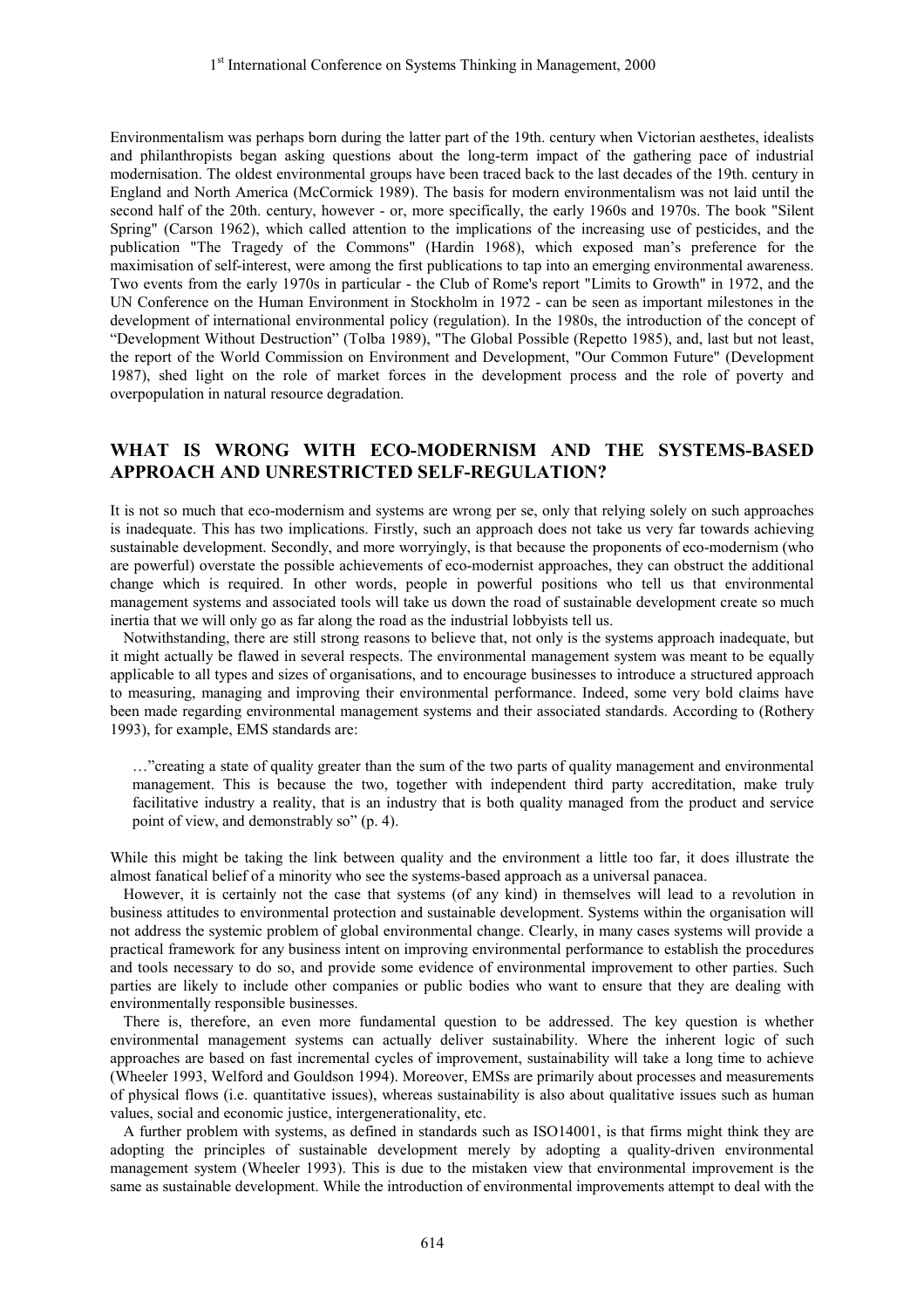environmental impact of the organisation, they fail to deal adequately with (or do not address at all) other key areas of sustainability such as equity, futurity and participation (see Eikin et al. 1991). What is really required is a paradigm shift that would involve industry accepting its ethical and social responsibilities (Smith 1993, Shrivastava 1995, Welford and Gouldson 1994). However, business is unlikely to accept this wider agenda without significant pressure from stakeholders, which at the moment is extremely weak.

The challenge for industry is how to continue to fulfil its vital role in modern society while actively contributing to a sustainable development (SD). Complying with the principles of SD cannot be achieved overnight. However, for both entire economies and individual businesses, there is hope that it can be achieved within the timescale necessary to avoid environmental catastrophe. But the approach needed is a radical one, not a piecemeal one (as has so far been the case), and this can only be changed via a culture shift and a reexamination of the dominant ideology surrounding environmental management strategies. Tinkering with commonly accepted approaches such as systems-based management in isolation from any re-evaluation of underlying values, hidden agendas, or attempts to identify the root of the problem are not likely to lead to a sustainable society.

However, there are even wider issues to be addressed, which revolve around the need to move swiftly towards a sustainable future. The eco-modern approach fails to provide real consideration of the principles of sustainable development. We are not suggesting that current environmental management practice is bad, or that innovations such as standards are a waste of time: they provide principles which all firms should implement. But they do not go far enough. The key concept of sustainable development requires a new approach to business, and we have seen little evidence of a radical paradigm shift either in the EU eco-management and audit scheme or the ISO14001 standards. Indeed, it has been argued that, although current approaches are sub-optimal and inappropriate, they are still likely to be perceived by many to be the cure to all industry-related environmental problems. They therefore tend to be widely adopted because they seem to fit in so nicely with the dominant ideology of production and consumption, which unfortunately panders too readily to materialism, i.e. quantitative growth rather than qualitative development (Goodland 1992). A responsible and pro-active approach to the environment requires new and radical approaches to doing business, including the need for more, not less, legislation. This is something which industry should itself be campaigning for in order to protect notions of competition and ensure a level playing field.

Rethinking business strategy along the lines of sustainable development requires a change in corporate cultures, and therefore opens up new opportunities to reassess other aspects of business. Other issues that need to be addressed include worker participation, democracy in the workplace, the treatment of women and minority groups, animal testing, public accountability and full disclosure, and the impact on developing nations and indigenous populations. Indeed, these issues should not be seen in isolation, but as part of a new overarching paradigm for ethical and holistic business practices. Moreover, the very power which endorses a piecemeal approach to environmental improvement is the same power which continues to deny or restrict the rights of workers and less developed nations. Many of these issues will necessarily challenge the very foundations of a system which is too often seen as everlasting, and will therefore be opposed by vested interests. Nevertheless, such ideas are achievable, and indeed fundamental to global economic, social and environmental security.

## **MOVING BEYOND ECO-MODERNISM**

This paper has raised considerable doubts about the ability of environmental management systems and corporate environmental management tools-based approaches to take us more than a very small step along the path towards sustainable development. Perhaps the main reason for this is that they are an inadequate response to some of the effects of the problem, because they tend to focus on the symptoms, rather than the root, of the problem. The reality is that we consume too much, and in environmentally unfriendly ways, thus creating a demand for products which companies are only too willing to supply. And at the same time, companies are trying to persuade consumers to buy even more, by getting them to believe that consumption and materialism will make them happy. This never-ending cycle of consumption and production is rapidly eating up the planet on which we live, while at the same time depriving humans of their capacity for experiencing fundamental and simple happiness from engaging in meaningful social relationships. The roots of any solution aimed at achieving sustainable development thus lie more in tackling human consciousness than in management systems. As Caldwell (1992) argues:

"The environmental crisis is an outward manifestation of a crisis of mind and spirit. There could be no greater misconception of its meaning than to believe it is concerned only with endangered wildlife, human-made ugliness and pollution. These are part of it, but more importantly, the crisis is concerned with the kind of creatures we are and what we must become in order to survive."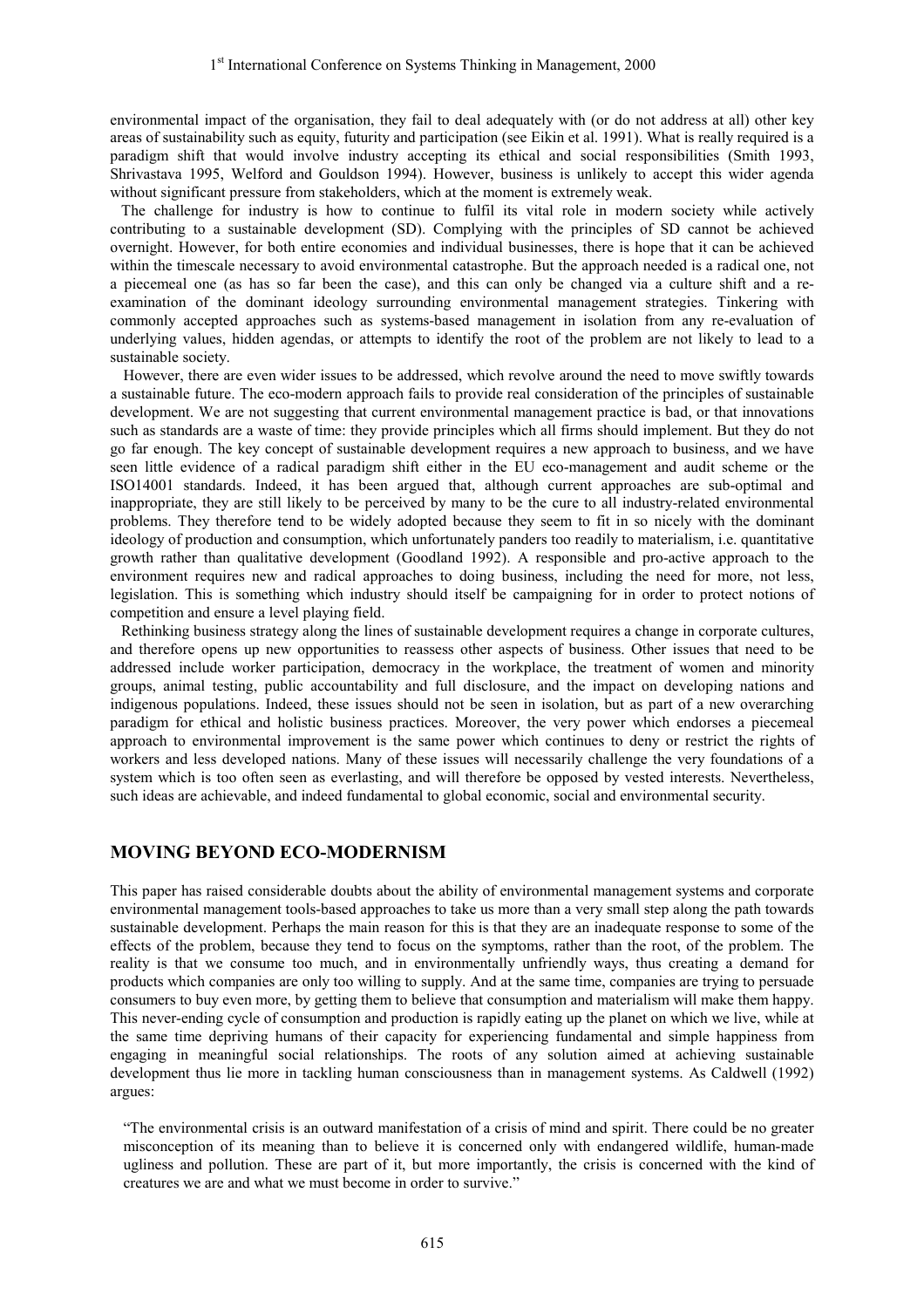The eco-modernist agenda is limited because it looks only at the production mode of company activities, whereas an emphasis on consumption (both the creation and satisfaction of) may actually be more fruitful. The root cause of much environmental degradation is consumption in the West, and the reason for much of that consumption is that we see it as some sort of substitute for happiness which can no longer be derived from other sources.

Indeed, trends towards eco-modernism stress objectivity, scientific measurement, technological determinism and eco-efficiency. The rallying cry of the eco-modernists is to link the environment with the economy, linking the greening of industry with market forces. Yet many would see ecology and spirituality just as inextricably linked as ecology and commerce. And to ignore this is to ignore centuries of accumulated wisdom about the environment. However, modernity, with its inherent reliance on scientific achievements, has tended to prioritise knowledge over wisdom, fashion over values, change over continuity, growth over development, materialism over happiness, etc.

Spiritual aspects of our consciousness have nevertheless been progressively and systematically relegated to the domain of the subjective, private, individual or even subconscious. To all but a few, they are not perceived as having direct relevance to society. They have become a set of values subjugated by capitalism, the free market, and the laws of supply and demand, and secondary to the values of wealth creation, security, mobility, comfort, welfare, education and health.

In order to move towards a sustainable future, we must go beyond seeing the environment in sterile scientific terms (with the sometime addition of a less important social dimension) and rediscover, recognise, appreciate and enjoy the spiritual dimension of ecology. Of course, it is vital that we reduce pollution, plant trees, clean our rivers, maintain biodiversity, recycle our products, and so on. However, much more fundamental change is required if we are really going to reverse the destructive tendencies of the modern world. We note optimistically that some active members of contemporary society (although still a very small minority) are beginning to explore new spiritual dimensions and discover simplicity and humility. As a critical mass of enlightenment builds up, such individuals can be a great force for change. They know that to explore the world outside of bounded rationality is to explore a new dimension of living and life more rewarding than blind, head-on materialism. It is not difficult to meditate, to escape, and ultimately to move to a new level of consciousness (self-enlightenment).

Spirituality is not about a single order or set of decrees. It is about self-enlightenment, about breaking free and discovering an alternative dimension. Spirituality includes the intuitive, the non-measurable, the aesthetic, the caring and the loving. Spirituality is encircling us, and its power to change should not be underestimated. Business should beware! Spirituality requires little materialism, thrives on simplicity, and is very adept at removing institutional power. Spirituality is migrating and moving. Buddhism, Shamanism and the nature-based wisdom of indigenous cultures is coming together to produce a sophisticated ecological teaching that is both powerful and appealing.

Many people are now questioning the validity of some scientific assumptions. Even scientists now question the traditional and sterile division between science, philosophy and spirituality. The objectivist, scientific school of thought is beginning to crack. There is an increasing recognition that we simply cannot explain everything in precise, factual terms. This is not to denounce science, which has the potential to repair environmental degradation. But it is to suggest that science alone cannot provide us with all the answers. In parallel with this, we cannot solely rely on technology to pull us out of the environmental crisis.

When we look at what is happening to our world, it becomes clear that a turnaround will be difficult. Huge vested economic interests in different parts of the existing global business system, including parts which are particularly environmentally detrimental, will continue to act as a major barrier for a long time. The fact is, much of the corporate world is currently not interested in such a turnaround, and governments are increasingly powerless to act. Unless we have roots in a spirituality that holds life sacred and encourages joyful communion and interconnectedness, a turnaround will be impossible. The spiritual dimension provides the focus for facing the enormous challenges ahead. It stresses interdependence, of the need to see other people, other species, and the physical environment as a part of our own identity, rather then something separate with which we are in constant competition. Therefore, when we talk about the greening of industry, the greening of the self, the greening of the economy and so on, to ignore the spiritual dimensions of this process is to move forward without real passion

For many, it might seem strange to see the business as having a spiritual dimension. But why not? Business ought to be ethical, honest, and an educator and campaigner. So why should it not have a spiritual dimension, reflecting its connectedness to the world around it? Spirituality may not be a traditional rallying cry for business, but once we recognise that a business's greatest resource has to be the people it brings together to get jobs done, then we must recognise that relationships which already exist within the organisation will have some sort of spiritual dimension.

One source of inspiration for the spiritual organisation could, for example, be Buddhist economics. We too often see labour as a neo-classical factor of production, as nothing more than a cost, and even as a source of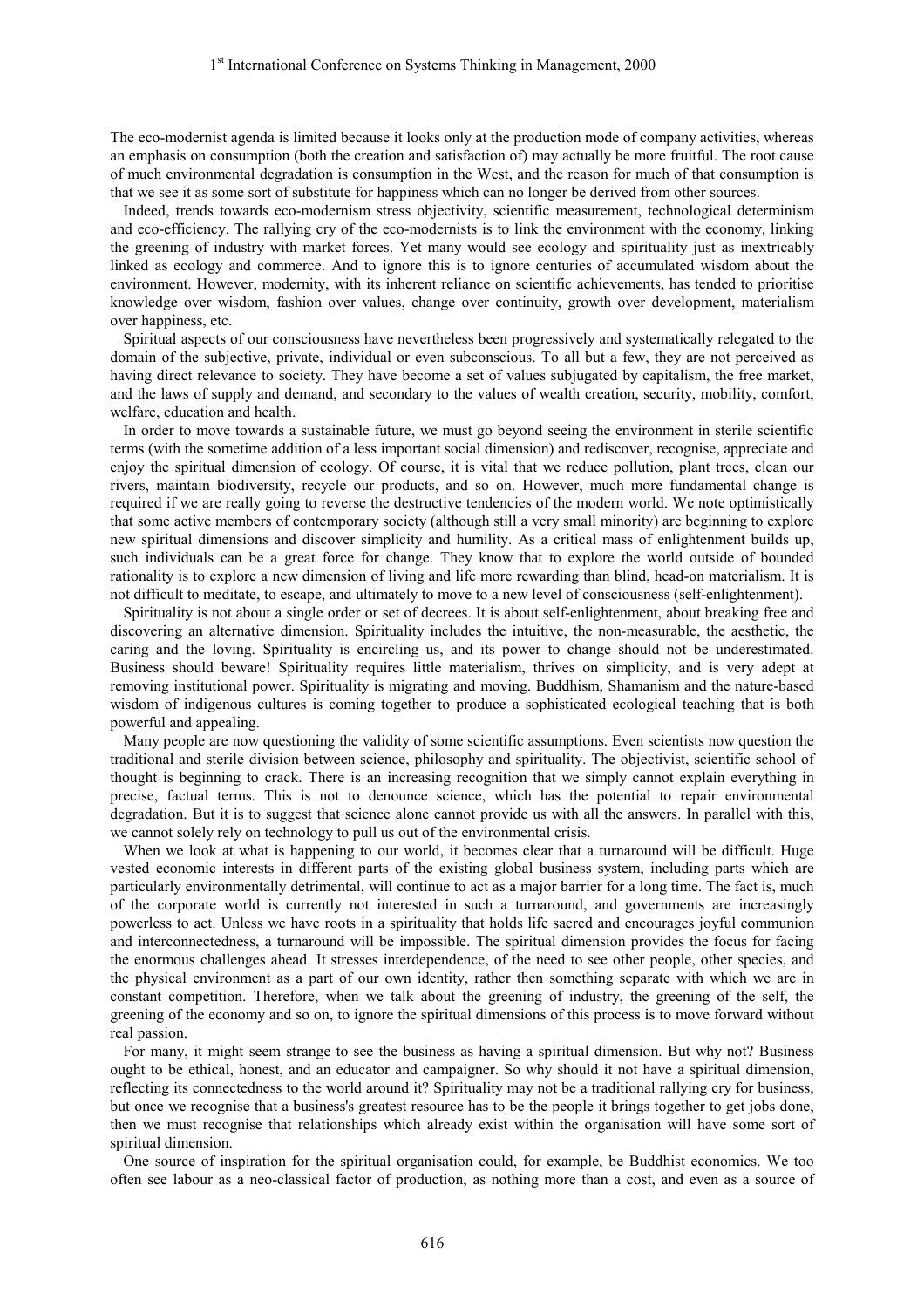inefficiency which, if eliminated, can increase profitability. The ideal situation for the employer is to have output without employment. In such a hostile work environment, is it any wonder that many people's ideal is to have income without employment?

Recognising and building on spiritual dimensions of work can be the first step to resolving this impasse. In Buddhist economics, for example, the function of work is at least threefold: to give a person the chance to utilize and develop skills and faculties, to help people overcome their ego-centricity by joining with other people in a common and fruitful task, and to provide the goods and services needed for oneself and others. This is hardly a radical departure from good employment practices, yet too often the emphasis is on output and not on the human dimension of the workplace. Thus work is often organised in a manner which becomes repetitive, meaningless, boring and depressing. In effect, it reduces the individual to little more that a ubiquitous cog in an enormous wheel, and work becomes soul-destroying.

Businesses can also be the focus for education. At heart, humans are contemplative and caring, but we have lost touch with that side of our personalities. This is often because we become little more than part of the overall system, and close relationships, trust, loyalty and love get squeezed out. But it does not have to be like that - we simply need to learn and practice what comes naturally to us given the space and energy. That process can happen within the family, within the workplace, and anywhere else where individuals are in social contact with each other.

Communion, compassion and humility have a very important role to play in the business organisation. The spiritually aware, environmentally conscious firm is one where there is less emphasis on top-down management and more on co-operative, collective strategies. The egos of management are replaced by trust, and all members of the organisation are valued for their own skills and qualities. A caring work environment can actually enhance the performance of the firm and make it a more humane place to work. The responsible and caring firm can also develop a passion for its own local environment, initiating local nature conservation schemes, supporting local wildlife initiatives, and getting involved in local education programmes. These are practical strategies, but which nevertheless stem from the recognition of a wider spiritual dimension to both the environment and the workplace.

The firm must also acknowledge its own change and impermanence, and be prepared for changes which are inevitable. Holding on to fixed positions is simply bad business, and the firm must be flexible and capable of change. But part of recognising impermanence is also recognising how transient things are and how unimportant they can be compared with other aspects of the world. The firm does not exist in isolation, nor should it expect unstinting loyalty from its employees. Indeed, it should encourage a sense of attachment and encourage employees to have other interests. A programme of involving workers in community projects, helping them with their own further education, and rejecting an organisational culture which expects managers to work seventy hour weeks is a start

Finally, any organisation can be part of a reawakening process. It simply has to follow the people within it and allow them to explore new dimensions of spirituality. But the firm itself must be awake to the changes that will occur as a result of a growing tide of spirituality. More will not be seen as better than less. There is likely to be more scrutiny with respect to the environmental and social impacts of products and processes. The company can choose to be a follower, but it is much more likely to be successful if it is a leader. To that extent the company should embark on its own reawakening and ethical and spiritual development through strategies associated with honesty, integrity, accountability and transparency (Welford 1996).

## **CONCLUSIONS**

While there is a far greater level of ecological awareness now than a decade or so ago, it is still not sufficient to redirect the course of basically predatory commercial culture. We too often resist the normal grief that should be associated with everything that is being lost. Because we cannot control our egos, we fail to acknowledge the value of diversity. We are a part of the system which is causing the crisis, but when challenged to do something about it we seem paralysed by the steamroller of large corporations. This is now taking a heavy toll on humanity in terms of helplessness, lethargy and despondency. A few are finding that revitalisation is possible by discovering and developing the spiritual sides of their lives. The growth of this dimension is going to become a significant force for change.

There is a spiritual path, and spirituality and ecological considerations blend into one as we move along it. It is not a singular path, however, but a differentiated and multidimensional one. This is its strength; the greater the differentiation, the greater the vitality and perfection of the whole. In this diversity of expression we are forced to challenge positivism and the supremacy of science. Acknowledging the value and power of subjectivity gives us an interior identity, an understanding of our self, our relationship with the environment and a recognition of the more mystical side of existence. The spiritual dimension offers us a way back from our contemporary alienation